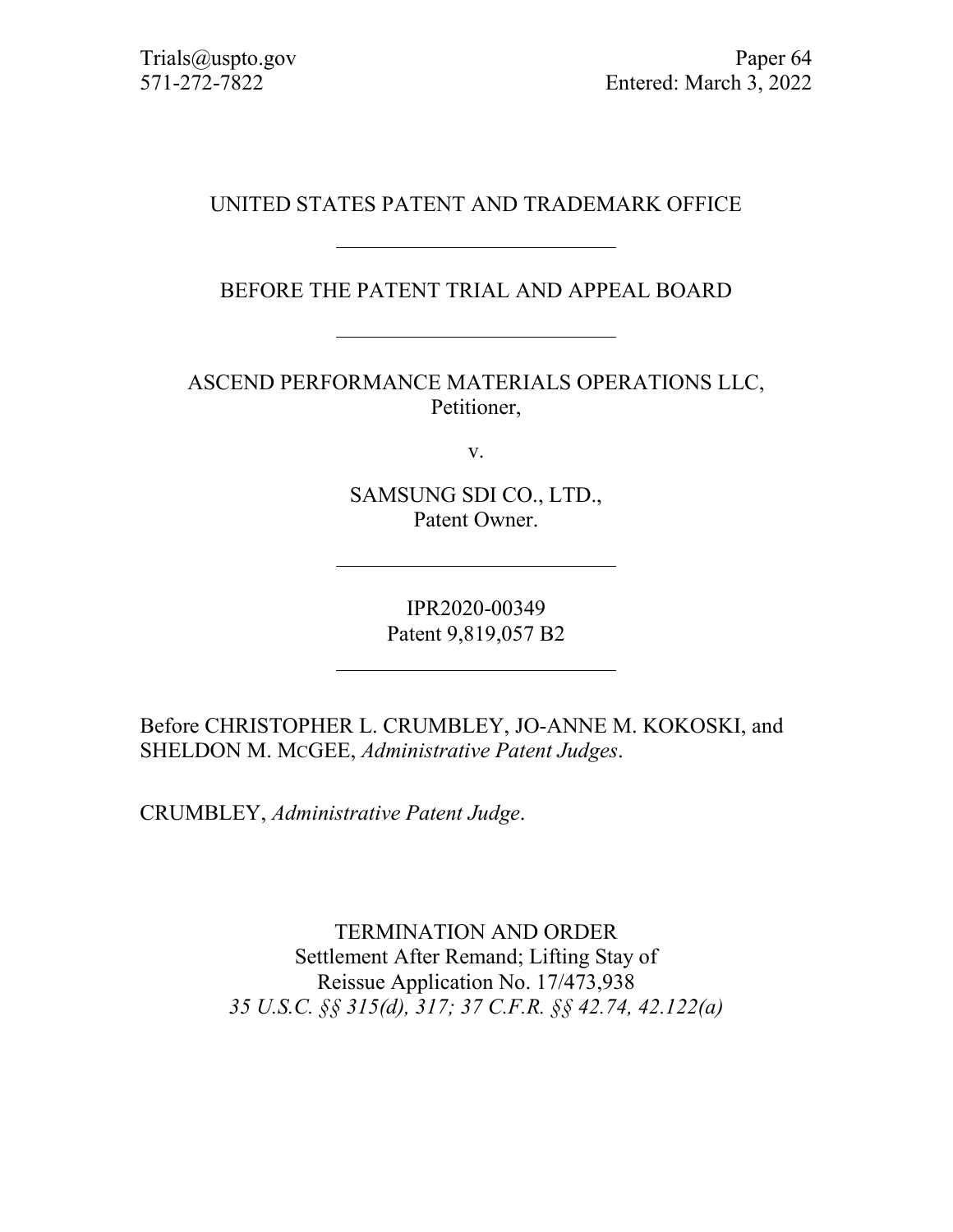As set forth in our Order of December 21, 2021, the parties to this *inter partes* review requested that the Board temporarily stay further proceedings on remand from the Director while the parties engaged in settlement negotiations. Paper 59, 2. We agreed to delay consideration of the remand until January 7, 2022, but informed the parties that "if they are unable to reach a settlement by that date, the Board intends to proceed to consideration of the issues." *Id*.

On January 7, counsel for Petitioner contacted the Board by email to inform us that the parties had not reached a settlement, and Patent Owner's counsel subsequently contacted us to request an additional week for settlement negotiations, in light of "unforeseen challenges and delays." Exs. 3001, 3002. We instructed the parties to update the Board by January 14, 2022, but did not commit to further delaying consideration on remand. Ex. 3003. Patent Owner's counsel again contacted us on January 14, reporting "substantial progress," and estimating a signed agreement within the "next two weeks." Ex. 3004. Petitioner's counsel contacted us on January 28, 2022, indicating that the parties had not reached a settlement and requesting that "the Board proceed with rendering a new final written decision." Ex. 3005.

On February 4, 2022, prior to the Board issuing a new final written decision, the parties notified us that they had "reached an agreement in principle" and would "likely" file a joint motion to terminate "shortly." Ex. 3006. We reminded counsel that prior authorization would be required before any such motion could be filed, and that the panel would not grant such authorization until the parties had reached a final agreement. Ex. 3007. The parties responded on February 9, 2022, acknowledging the Board's instructions and informing us that the parties had executed a term sheet and

2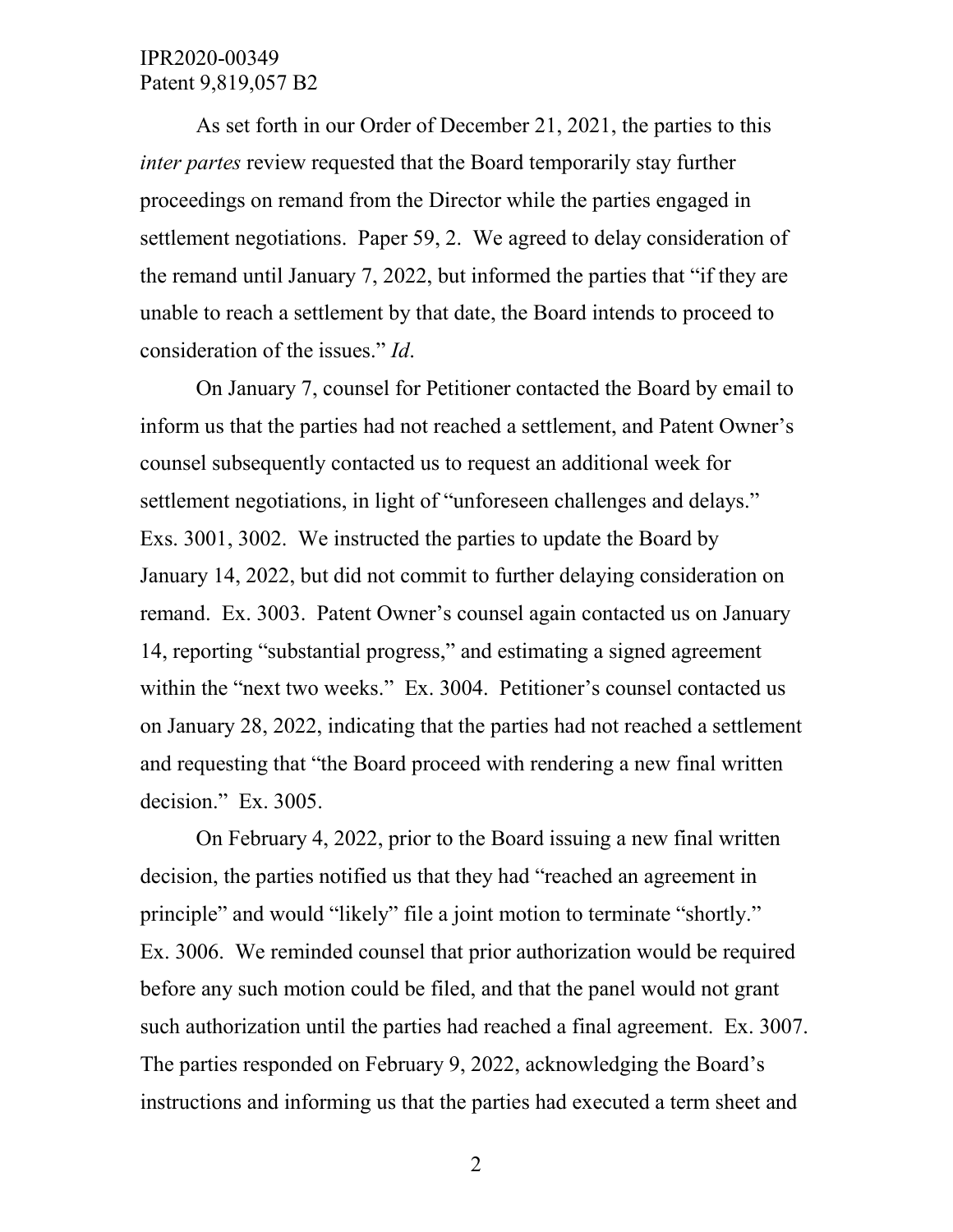expected a formal settlement agreement to be executed "this week." Ex. 3008.

The Board received no further updates from the parties that week. In response to an inquiry from the panel, the parties indicated on February 17, 2022 that an "unexpected delay" had arisen and that a settlement was now anticipated "next week." Ex. 3009. On February 24, 2022, the parties finally notified the Board that a final settlement and license agreement had been fully executed, and requested authorization to file a joint motion to terminate. Ex. 3010. We granted authorization, and the parties filed their Joint Motion to Terminate Proceeding on February 24. Paper 60. The Joint Motion was accompanied by a copy of the parties' License Agreement (Ex. 1050) and a Joint Request to file the agreement as confidential (Paper 62). $<sup>1</sup>$  $<sup>1</sup>$  $<sup>1</sup>$ </sup>

In the Joint Motion, the parties contend that terminating this proceeding would promote the goal of "establishing a more efficient and streamlined patent system" by limiting unnecessary and counterproductive litigation costs. Paper 60, 2. The parties also argue that permitting settlement here would serve the goal of promoting future settlements in other cases. *Id*. The parties indicate that there is no copending litigation involving the '057 patent, and no other pending *inter partes* or post-grant reviews. *Id*.

"An inter partes review instituted under this chapter shall be terminated with respect to any petitioner upon the joint request of the petitioner and the patent owner, unless the Office has decided the merits of

<span id="page-2-0"></span><sup>&</sup>lt;sup>1</sup> Petitioner also filed an apparently identical copy of the Joint Request as "Board Only," (Paper 62) but that appears to have been in error, and we see no reason the Joint Request should not be public. We will expunge the "Board Only" version of the paper.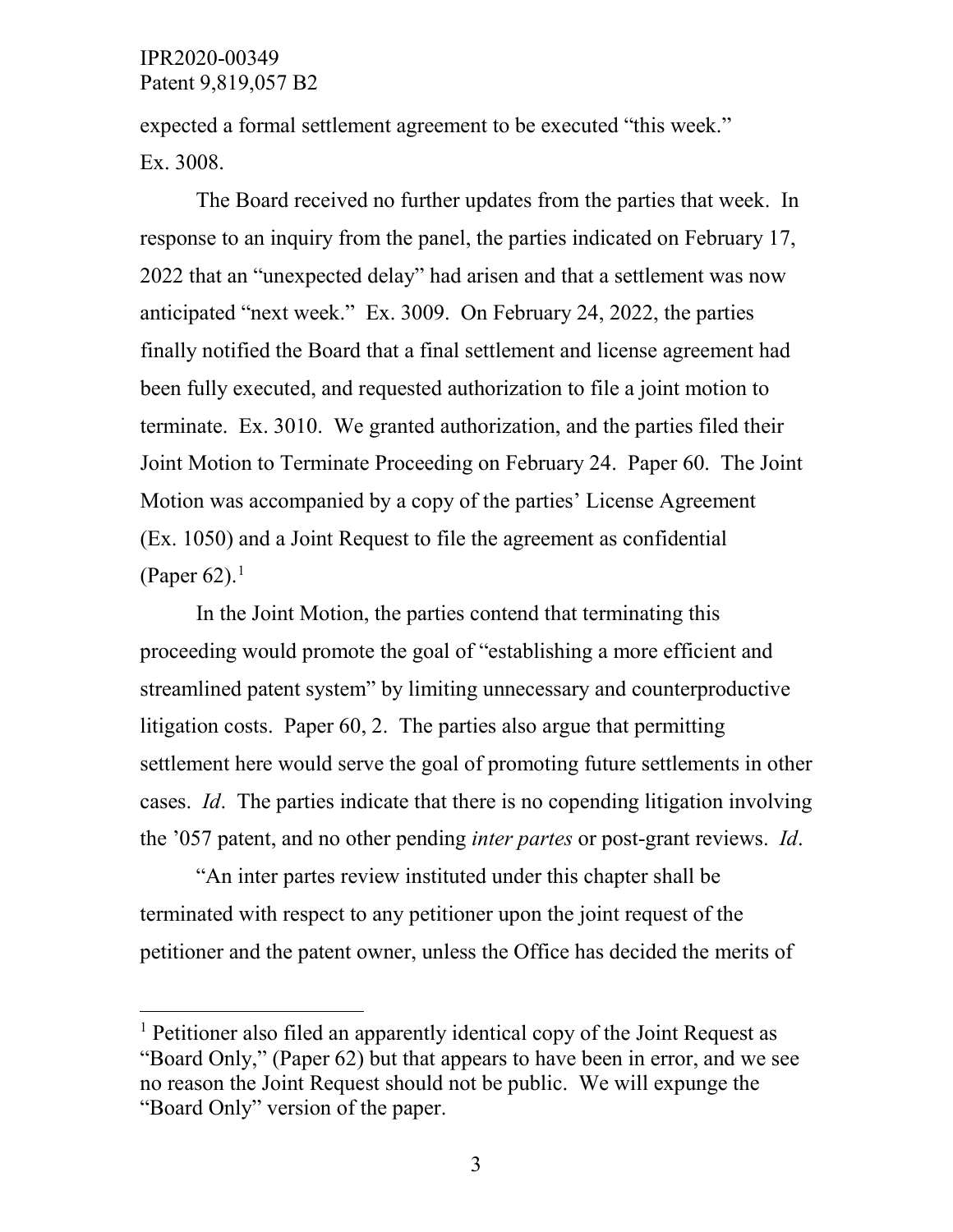the proceeding." 35 U.S.C.  $\S 317(a)$ . Here, although the Director's Order (Paper 57) denied review of a number of issues that were decided in our prior Final Written Decision, the ultimate effect of the remand was to vacate our original decision. And while the panel has made progress toward issuing a new Final Written Decision on remand, we have not "decided the merits of the proceeding." Thus, under 35 U.S.C. § 317(a), the Joint Motion of the parties requires termination with respect to Ascend Performance Materials Operations LLC as Petitioner. No petitioner remains in the *inter partes*  review. In such situations, "the Office may terminate the review or proceed to a final written decision under section 318(a)." *Id*.

Upon consideration of the facts of this case, we believe termination of the *inter partes* review is warranted. As the parties observe, termination without rendering a final written decision on remand will eliminate the need for the parties to further litigate the validity of the '057 patent on appeal, and we note in particular Patent Owner's indication that there is no other pending infringement litigation involving the '057 patent.

The License Agreement filed by the parties appears to be a true copy, and, after reviewing the agreement, we find that it contains confidential business information regarding the terms of settlement. We, therefore, believe it appropriate to grant the parties' Joint Request to treat the agreement as business confidential information pursuant to 35 U.S.C.  $§ 317(b).$ 

Finally, in our Order of December 21, 2021, we found that Petitioner had articulated good cause to stay Patent Owner's copending reissue application 17/473,938, which seeks reissue of the '057 patent. Paper 59, 4. With the termination of this *inter partes* review proceeding, the

4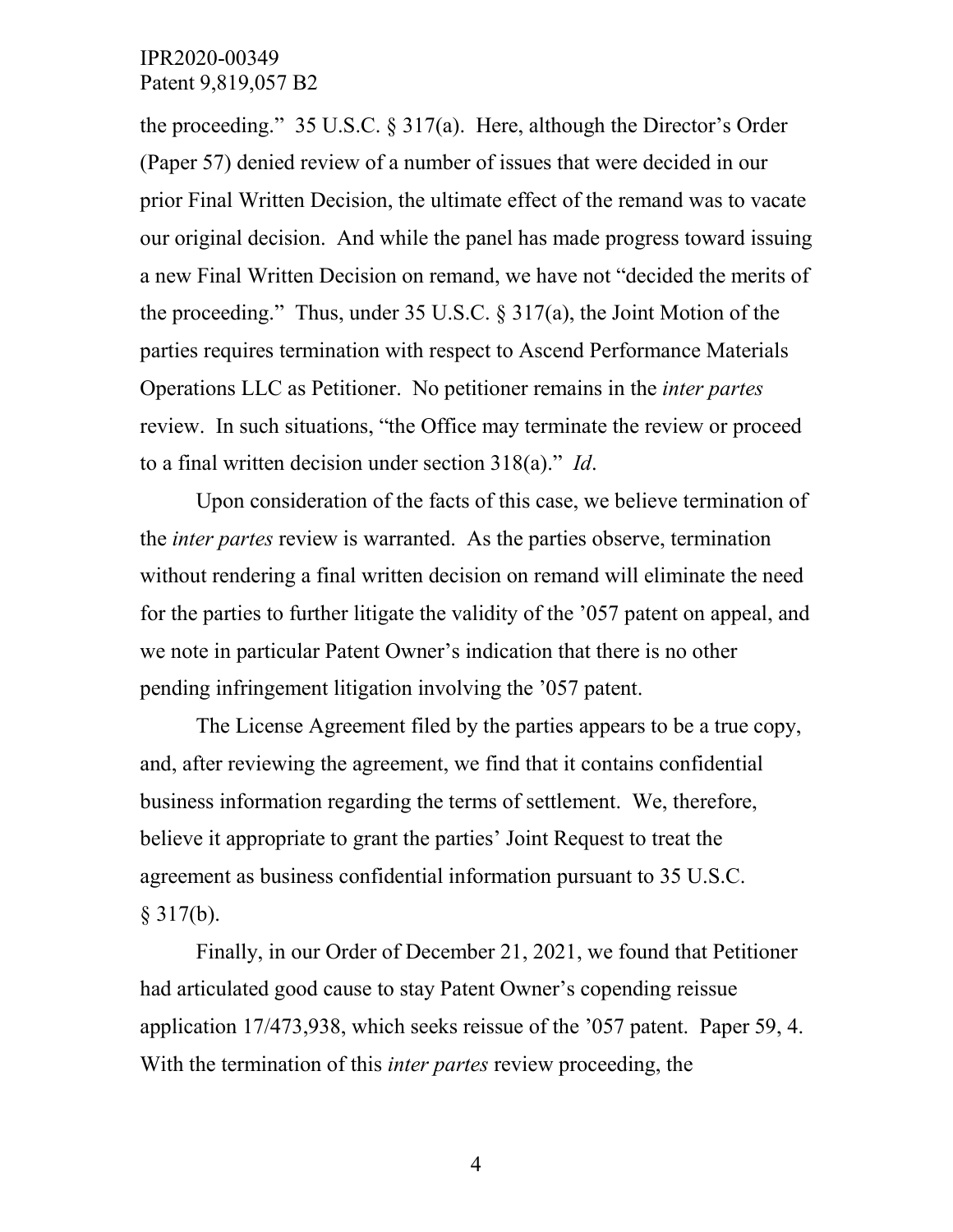circumstances establishing good cause are no longer operative. We, therefore, lift the stay of the '938 reissue application, effective immediately.

#### ORDER

In consideration of the foregoing, it is hereby:

ORDERED that the Joint Motion to Terminate (Paper 60) is *granted*, and IPR2020-00349 is *terminated* as to all parties;

FURTHER ORDERED that the Joint Request (Paper 63) is *granted*;

FURTHER ORDERED that the filed License Agreement (Ex. 1050) shall be treated as business confidential information, to be kept separate from the file of the '057 patent pursuant to 35 U.S.C. § 317(b) and 37 C.F.R. § 42.74(c), and shall remain designated as "Parties and Board Only" in the Board's filing system; and

FURTHER ORDERED that the stay of Reissue Application No. 17/473,938 is hereby lifted, and all time periods restarted.